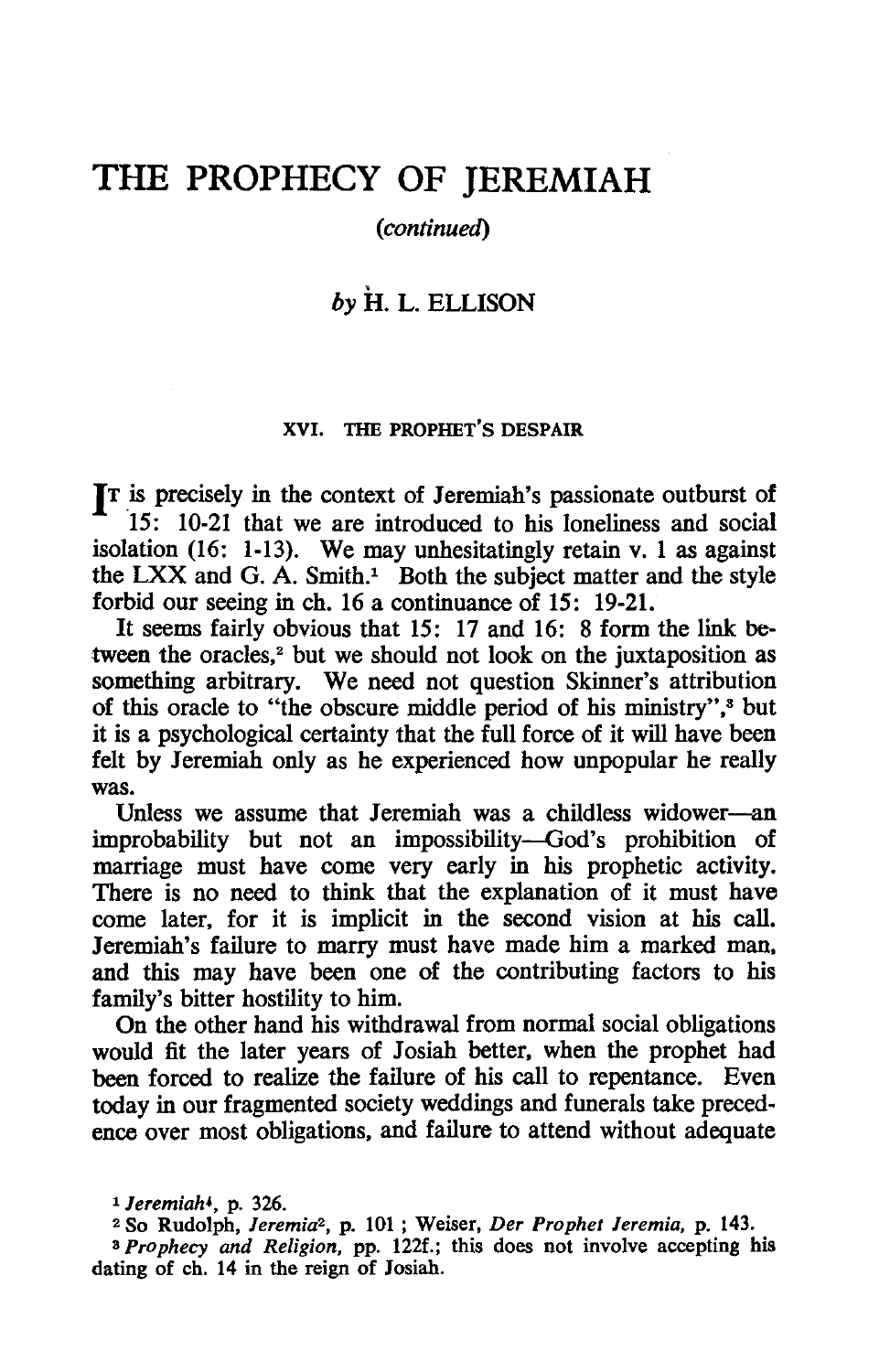reason may be in some cases regarded as virtually an insult. How much more will this have been the case in the time of Jeremiah. It is not likely that there will have been much change between his time and that of the rabbis, when even the study of the Torah might be interrupted in order to accompany a bridal procession or funeral.<sup>4</sup> So Jeremiah could have found no more drastic method of disassociating himself from his people, unless it had been emigration. The reality of it was not decreased by his making clear that it was an acted sermon.

"It is not good that the man should be alone" was God's verdict at the beginning. Though some measure of loneliness seems to be necessary for the true ripening of character, and some find a thrill in being alone for a time, only the grace of God can save a man or woman from serious deterioration of character, if he is alone over<br>long. Jeremiah was separated by the hand of God from his Jeremiah was separated by the hand of God from his people, only to find that their separation from God was also separation from His prophet. We are very loath to learn that holiness, separation to God, must involve separation from those that are not holy, however much we may love them. The reality of holy loneliness found perhaps its most poignant expression in our Lord's words to Peter in Gethsemane, "Simon, sleepest thou? couldest thou not watch one hour?" (Mark 14: 37).

#### THE GRACE OF GOD

The oracles of 17: 5-9 could obviously have been uttered by Jeremiah at any time during his prophetic activity,<sup>5</sup> and virtually any situation before the downfall of Zedekiah would suit them. H, however, we take them as being in approximately their chronological position they take on a much deeper meaning; they can be seen to be a message to Jeremiah himself and not merely an expression of general truth.

It is very easy to say, "Cursed is the man that puts his trust in earth-born man ('adam), and makes flesh his arm", but, however much we genuinely believe it, it is so much easier when we have some men as well as God on our side. Equally the prosperity of the righteous (vv. 7f.) belongs to the basic affirmations of faith, but, as Job had to discover, this often seems denied by reality.

Jeremiah in his loneliness was challenged by these reaffirmations of orthodoxy. Did he really consider himself as a tree planted by the waters? Was he really satisfied in having no human arm to

*<sup>4</sup> Kethuboth* 17a.

<sup>&</sup>lt;sup>5</sup> In contrast to much modern tendency Rudolph, *op. cit.*, p. 105, and Weiser, *op. cit.,* p. 151, maintain Jeremiah's authorship.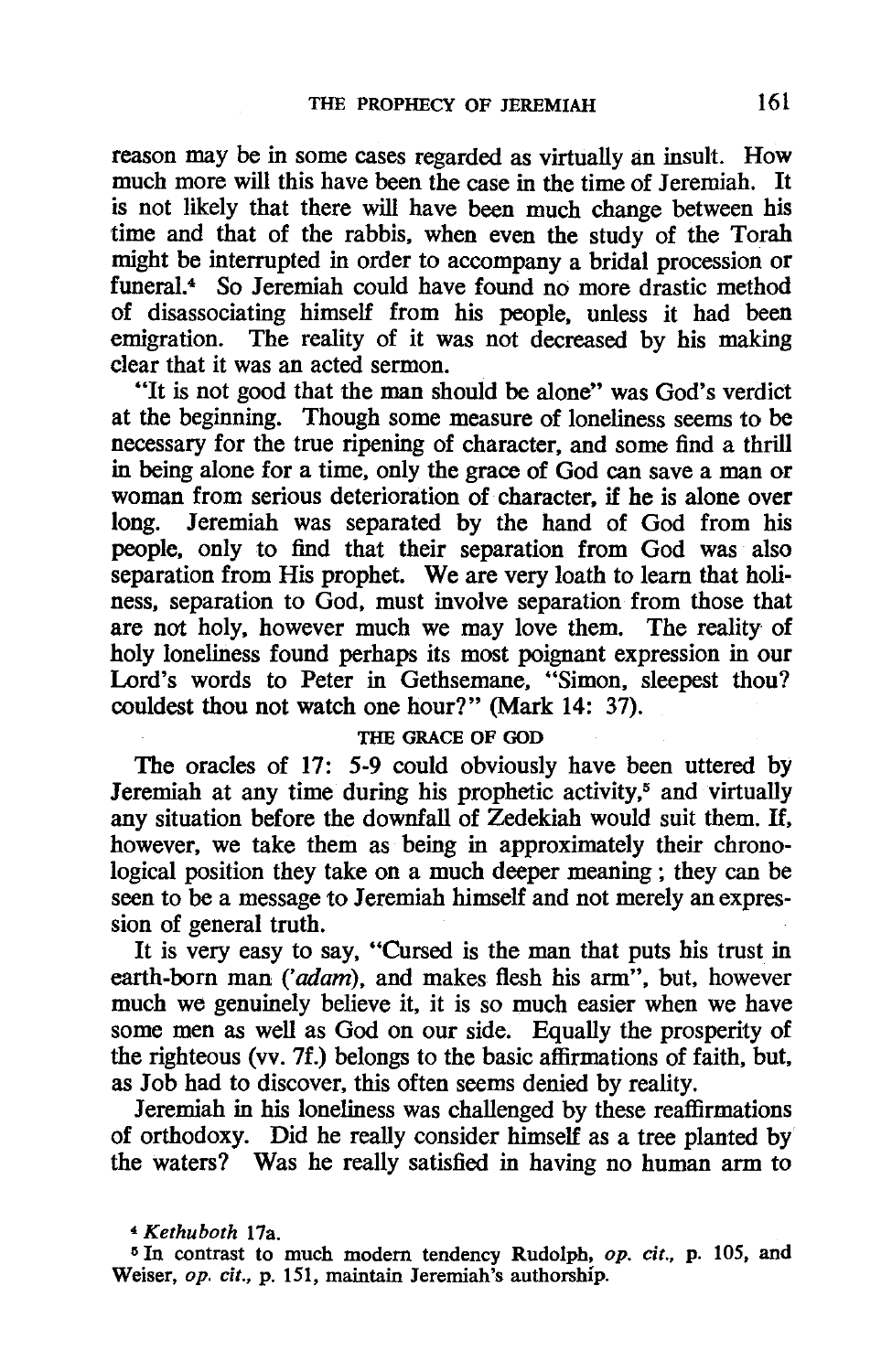lean upon? For me it is almost certain that:

"Deceitful is the heart above all else<sup>6</sup>

and desperately corrupt;

who can understand it?" (17: 9)

is Jeremiah's verdict, not primarily on his contemporaries, but on himself. Like Paul in Rom. 7, he found a conflict in himself he could not fathom. On the one hand there was the glad and eager acceptance of God's revelation (cf. 15: 16), on the other there was the shrinking of some of his deepest desires and emotions from the demands of unconditional faith and obedience. If this is so, God's answer,

"I the LoRD search the heart and try its hidden depths to give everyman according to his ways, according to the fruit of his doings" (17: 10),

is less a general statement and more a guarantee to Jeremiah that he is safe in his God's knowledge and keeping.

It is usual to interpret "kidneys" (EW "reins") as meaning the emotions in contrast to the rationality in the Old Testament of the heart. Hence RSV renders here "mind . . . heart". Whether in fact the kidneys were regarded as the seat of the emotions is doubtful; in parallelism to heart there is little doubt that we are to understand the most hidden elements in man's character and personality.<sup>7</sup>

If I have rightly understood the sequence of thought in 17: 5-10 then the vv. 11-18 give Jeremiah's reaction to God's gracious reassurance. The comparison of the foolish rich with a silly partridge (v. 11) is the prophet's reaffirmation of the truth of vv. 7f. The prosperity of the wicked is merely a passing delusion. Then in vv. 12f. Jeremiah indirectly confesses his error of 15: 18 and stresses his confidence in God (v. 12) in contrast to v. 5.

Affirmations, however, and the valiant use of faith are insufficient to still the inner conflict for long. Now Jeremiah had reached the realization that his real trouble lay in himself, and so we find him praying for healing and salvation (v. 14), the latter being probably from his own storm-tossed personality rather than from his many enemies round about him. We should probably understand vv. 15f. in the light of v. 17. Jeremiah was the prophet of imminent and certain doom, but he did not welcome his message

e LXX, "The heart is deep ... " may be correct, but there seems no cogent ground for leaving M.T.

<sup>7</sup> See Köhler, LVTL, p. 439b, and E.Q., Vol. XXXV, No. 1, p. 8.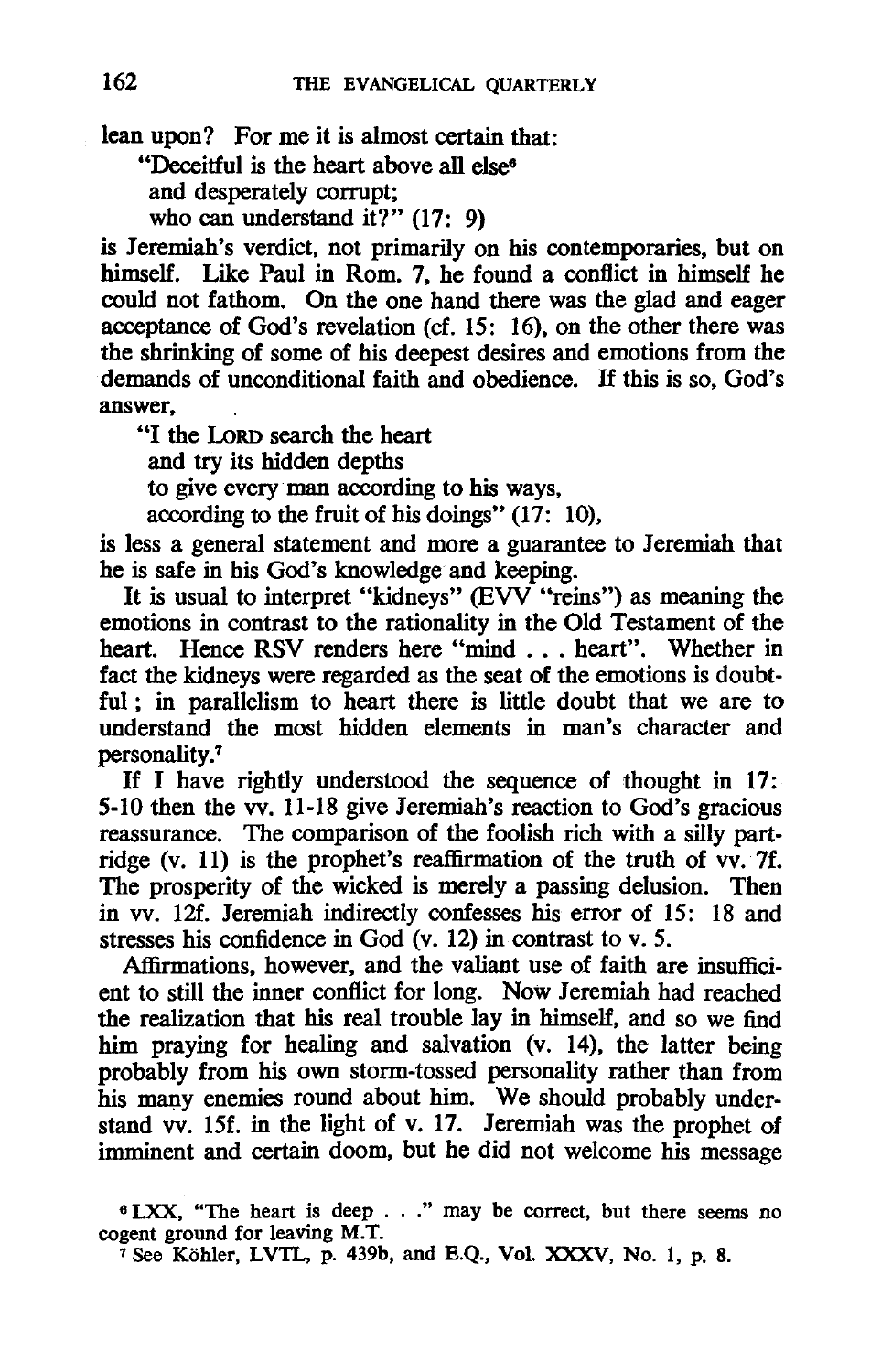or want it to go into fulfilment (v. 16). What made him certain that it would go into fulfilment was the reaction of his hearers to his message (v. 15). The implication of "Where is the word of the Lord? Let it come!" was. "Jeremiah. you've been foretelling doom for 20 years now. and nothing's happened. Make something startling happen here and now, if we are to believe you".

In the light of such mockery Jeremiah's chief fear was that he might crack. when the storm broke (v. 17). in spite of the divine promises (1: 18f: ; 15: 20f.). It will then probably be best to take v. 18 as no more than a prayer that "the day of evil" might come quickly. We need find little to wonder at in it. Once we know the storm must break. destruction must come. most of us long to get it over. Among the more knowledgeable and far-seeing in Britain in 1939 there was a strange sense of relief. when war actually came. They had known for so long-at least since the rape of Czechoslovakia-that war must come, that the reality was preferable to the waiting.

## "FORGIVE THEM NOT!"

In 17: 12-18 Jeremiah was looking at his enemies primarily as God's enemies. or at least so he thought. Then. however. something happened which revealed the whole storm-tossed chaos which lay in the depths of Jeremiah"s being. It is told in the simplest outline in 18: 18; "Then they said. 'Come. let us plot plots against Jeremiah. for Torah shall not perish from the Priest. or Counsel from the Wise. or a Word from the Prophet. Come let us smite him with the tongue and pay heed<sup>8</sup> to his every word'".

That men should reject Jeremiah's message was hard for the prophet but understandable; that they should mock and taunt him was bitter but ultimately natural. Suddenly he was brought face to face with the realization that the three groups representing religion in Jerusalem had formed a plot against him-not merely the priest and the prophet. but also the wise whose wisdom was regarded as a gift from God. They rejected him because they claimed to be in possession of the Torah. of Counsel and of the prophetic Word. No evil could come near them because they were the controllers of God's revelation.

It was not this. however. that caused Jeremiah to boil over. Pride of office has always been one of the great dangers to true religion. and we have no reason for thinking that it can have come as any very great shock to Jeremiah. After all he came from a

S Omitting the negative with LXX.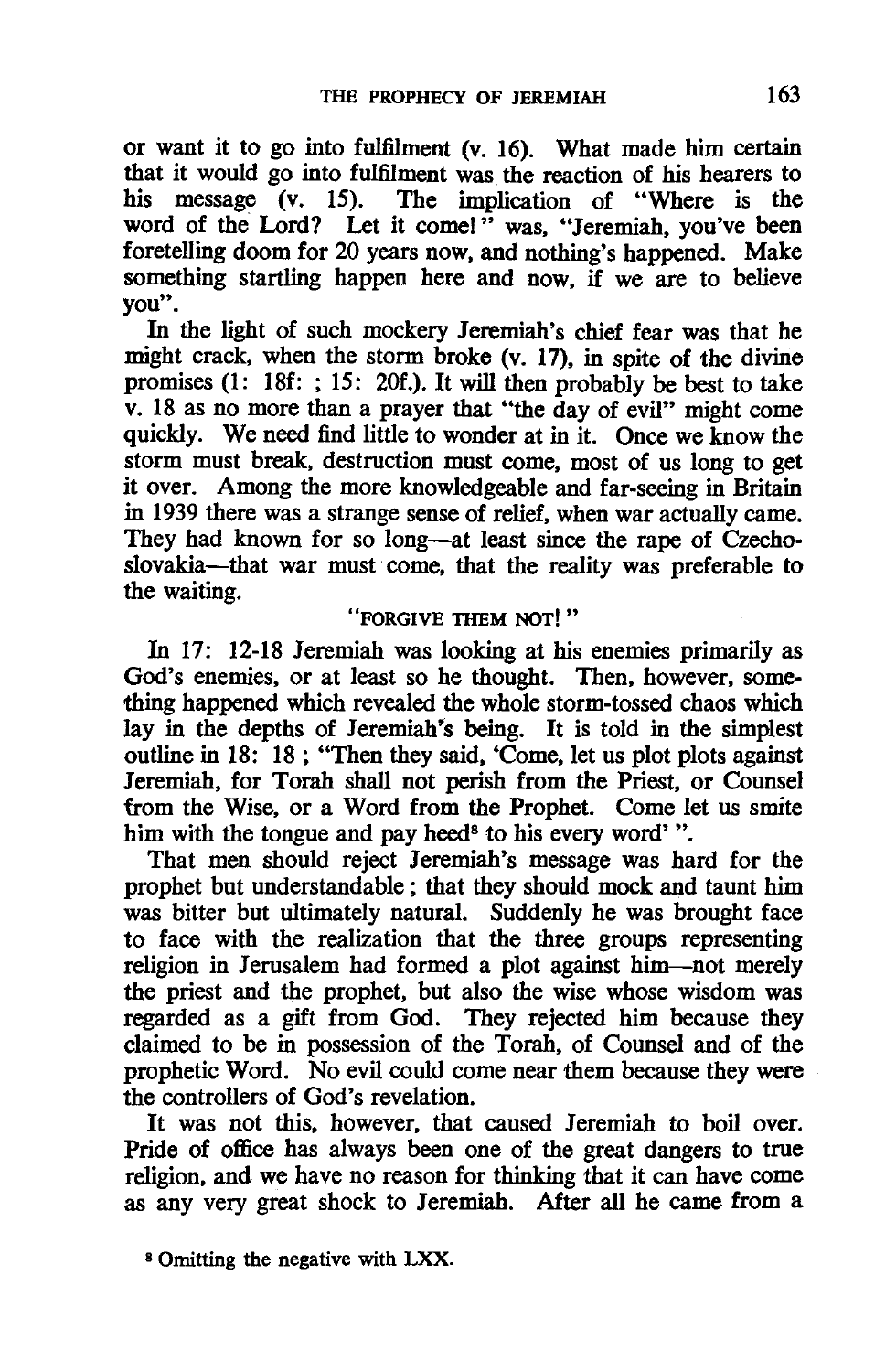priestly family himself. What broke down all barriers of selfrestraint was their willingness to distort his prophetic message. God's prophetic message. in order to malign him and destroy him.

H he had been a Christian he might not have been so shocked. From the time that they twisted our Lord's words at His trial (Mark 14: 58) and attributed to Paul doctrines that were an abomination to him (Rom. 3: 8). this has been the favourite way of destroying character and reputation in the Church. There are many who care not what a man says and believes. but what he can be construed to have said. So far as we can judge. this was a refinement unknown to ancient Israel. and so Jeremiah's white-hot anger overflowed in prayer (18: 19-23).

It is the conventional thing to be shocked at his language. but should we really be? There is a form of calumny which in its malignity acts almost like vitriol on the soul. It leaves scars which probably never heal completely in this life. The immediate effect is to leave the wronged man clamouring for self-justification, vindication. and it may be revenge. Blessed is he, if he knows the restraining hand of his Lord in time, if good Christian friends can bind up his wounds and comfort him. But Jeremiah stood alone. Let us then rather read this prayer in awe-struck wonder at the test to which God was willing to submit His servant.

It is likely that we are to understand the story of the broken jar in ch. 19 as. God's answer, indirect possibly, to Jeremiah's prayer. It is easy to see why Rudolph<sup>9</sup> and Weiser<sup>10</sup> in company with most modems want to omit vv. 3-9 and Hc-13. *H* the breaking of the iar had been but one more acted sermon, which happened to have an exceptional outcome, the words attributed to Jeremiah would be hard to justify in this setting. The violent reaction, however, of Pashhur ben-Immer (20: 1-3) suggests that he understood far more by the scene. It seems quite inadequate to think that he was merely following up the plot of 18: 18.

Man outlives magic but slowly. Even when it is no longer respectable, we find a deep-rooted fear of it and an implicit acceptance of many of its basic presuppositions. Among the most important of these are the ideas that the right form of words and right actions can bring about a desired end.

Jeremiah collected some of the elders of the people and more important priests-that he could do so shows what a grasp he had on popular imagination-and carrying a small jar led them out to the

*90*p. cif., pp. 115f. *lOOp.* cif., pp. 166f.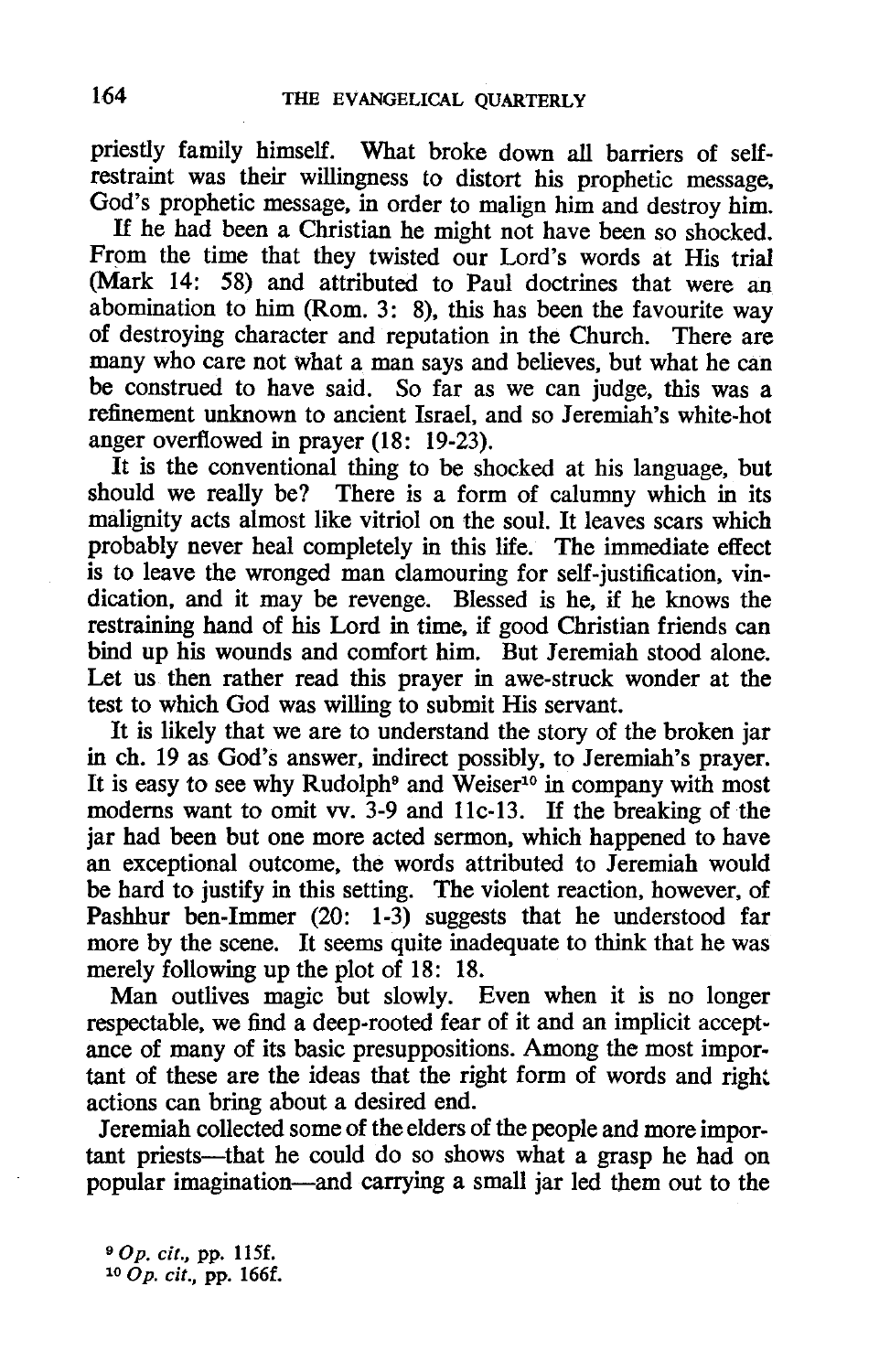Valley of the Son of Hinnom, where Topheth had been. There is no suggestion that it was a large water jar he carried in order to draw a crowd as he did a woman's work. There in the Valley he solemnly repeated the main thoughts of some of the worst prophecies of condemnation he had spoken earlier, thus confirming them. When he had finished, he dashed the jar to the ground, breaking it to fragments. For the superstitious this was a magic means of bringing about the break down of the state, which he had prophesied. The repetition of the message in the Temple was the last straw.

#### THE SOUL'S DARK NIGHT

Pashhur ben-Immer was in charge of order in the Temple (20: I), and in any case it would seem that it was recognized that prophets came under the discipline of the high priest or his deputy (29: 25-27). So Pashhur was within his rights in flogging (this is probably how we are to understand "beat") Jeremiah and in putting him in the "stocks", probably a far crueller torture than in the English variety, though that was cruel enough. For Jeremiah the injury done to his honour will have been more painful even than his throbbing back and his twisted and cramp-racked body. Possibly worse still was the realization that his prayer for vengeance had led apparently only to this.

It may be that we should acquit Pashhur of mere brutality. If secretly he was afraid of magic, he will have known that one of the more effective ways of dealing with the magician was to display one's own superior power. At any rate he did not seem to take it very seriously, when Jeremiah, released from the stocks, drew himself up with difficulty and thundered a curse at him that should have chilled his blood (20: 3-6). Solemnly he changed his name from Pashhur to Magor-missabib (Terror-on-every-side) on behalf of God.

So little effect did this have on Pashhur that he evidently told the story as a joke to all his friends. As Jeremiah went through the streets he seems to have heard jeering voices behind him whispering "Magor-missabib" (20: 10). That God's solemn word of doom should become a joke broke the prophet's heart. In vv. 7-18 we have preserved something of his communion with God in this time. They cover evidently some little period of time, for the prophet's feelings fluctuate, but the few rays of sunshine serve only to show how deep the darkness was.

"0 LoRD, Thou didst make a fool of me and I was fooled: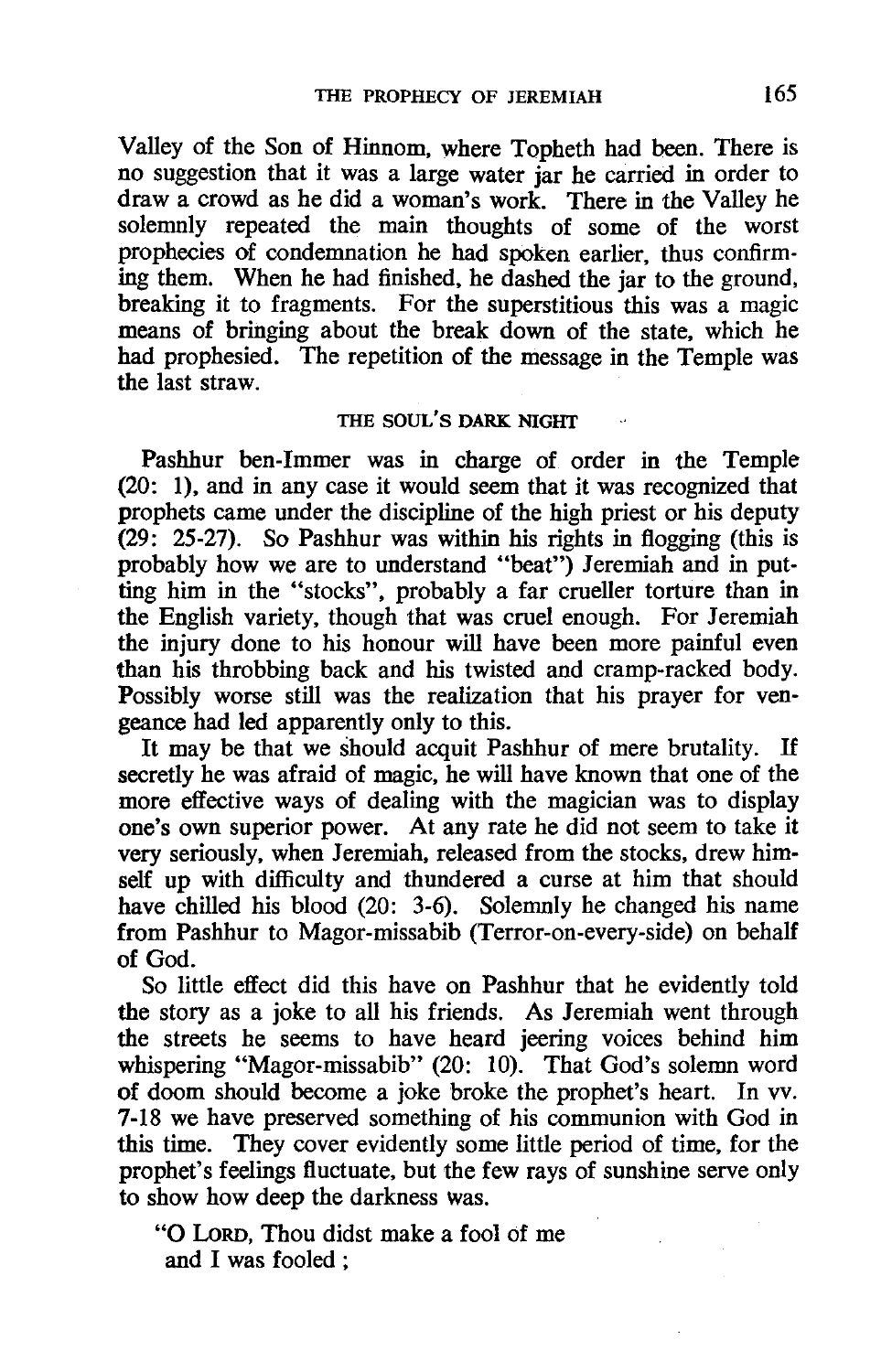Thou art stronger than I and hast prevailed" (v. 7).

The normal English rendering "Thou hast deceived me" is in so far misleading as we generally think of the skill of the deceiver. when we hear it. The Hebrew stressed the naive simplicity of the one deceived; in Ex. 22: 16 it is used of the seduction of a girl. Jeremiah was suggesting that when he was little more than a lad. God had talked him into becoming a prophet. He had followed the call gladly. little dreaming of what lay before him. Then. when he wished to break away from his prophetic office. he was no longer able (cf. v. 9). If we are startled by the language, we should be even more startled that Jeremiah caused it to be included in the book.

H we have ever felt and spoken as did Jeremiah. it is almost certain that we have either kept silence about it or at the most referred to it in veiled terms. The atheist may boast of having so spoken to God. but then it is easy enough to speak thus to a no-god. The religious man may try to excuse his abysmal failure by throwing the blame on God and merely succeeds in making himself mildly pathetic. But when a Jeremiah speaks like this. our first impulse is to feel awkward. to think that, if he felt like that. he should have kept it to himself. *H* a normal preacher were to speak like this. many in his congregation would walk out. It is spiritual bad manners.

Jeremiah. however. knew that he was part of his message. Israel could understand God's message fully only if it also knew the passion of the messenger. *H* we are tempted to condemn him, let us ponder that God does not. His words in 15: 18 were to some extent insolent and were treated by God accordingly. Here we are brought face to face with the desperate honesty of a breaking heart. which God in His grace respects.

Society has so changed since the days of Jeremiah, and even greater has been the change introduced by the gospel. that it is with somewhat of a shock that we realize that the main cause of Jeremiah's anguish was that he was mocked and had become a laughingstock (v. 7c). We soon discover. however. that the anguish had nobler causes than wounded personal pride. Though it would probably be wrong to dismiss this element altogether. verse 8 shows that the real reason for his anguish was that through him God was being mocked as well. That is why he would have stopped prophesying if he could have. but he could not refrain for long (v. 9).